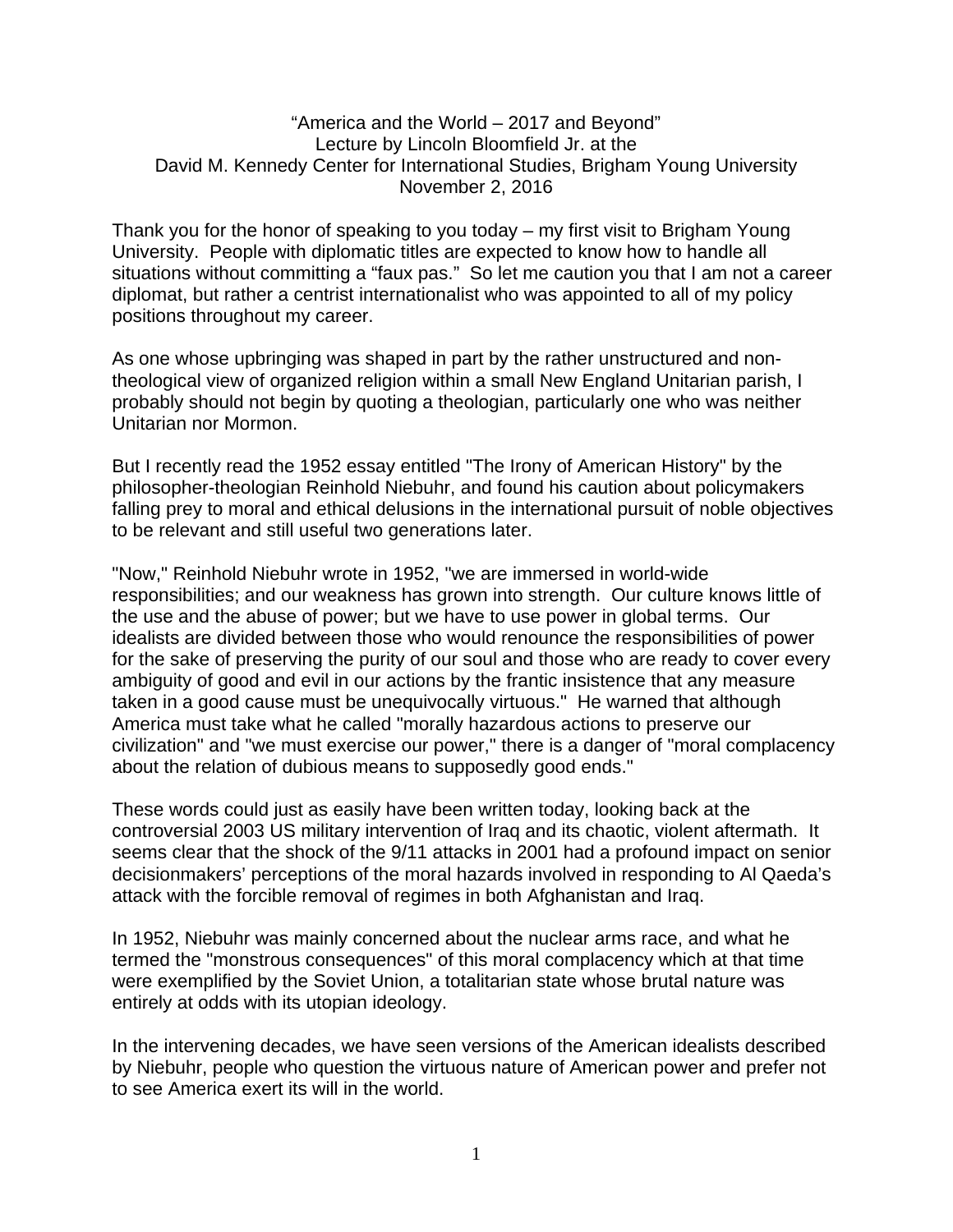The spectacle of Americans and their Vietnamese allies fleeing Saigon in 1975 after more than a decade of war had a deep and lasting effect on the national appetite for strategic risk. The seizure of the American Embassy and hostage crisis in Tehran in 1979, as well as the horrific bombings, hostage takings and other acts of terror in Lebanon during the 1980s caused many to ask why the United States was the target of so much hatred and aggression.

After the high drama of the Gulf War in 1991, American voters turned President George H.W. Bush out of office in favor of a new generation of political leaders, led by President Clinton and Vice President Gore, who had vowed to turn attention and resources inward to focus on the US economy and domestic concerns. Candidate Barack Obama did much the same in 2009 after nearly a decade of costly and indecisive military operations in Afghanistan and Iraq under Republican stewardship.

So we have had our share of idealists who fear that America is morally compromised by the ambitious pursuit of influence in the world.

At the other end of the idealist spectrum we have also seen those who find no fault in America's unabashed exercise of superpower influence. For example, following the collapse of the Soviet state in 1990, we saw neoconservative claims that history had ended and the United States now stood unchallenged in the world. The theme that America should never have to apologize for seeking to lead in the world has been a durable theme on the political right.

Yet with both sides of the idealist spectrum, reality always seems to intervene and temper such absolutist views. In the case of the neoconservatives at the end of the Cold War, as we saw, the so-called "unipolar moment" was very short-lived, if it ever existed.

What is striking about politics today is that neither of these extremes – a pullback from active involvement in international security challenges, or a posture of assertive unilateralism – has a champion. What we find in the electoral process, six days before the 2016 election, are hybrid postures reflected in both the Trump and Clinton candidacies.

Let me try to describe what I see in the two major candidates for President, hopefully in a non-partisan manner. Donald Trump's bid for office is unlike almost any presidential candidacy in my memory. Mr. Trump appears to measure status by wealth and celebrity, rather than reputation. His *modus operandi* is to try and assert superiority over people who stand in the way of his goals, often by demonizing, diminishing and, he hopes, intimidating them. This behavior is more common with high-profile private equity investors, who operate in situations where one side's gain is the other side's loss.

In the private sector, protagonists are not speaking for entire populations; there is no thought of the symbolism involved in honoring one's opponent or ensuring he or she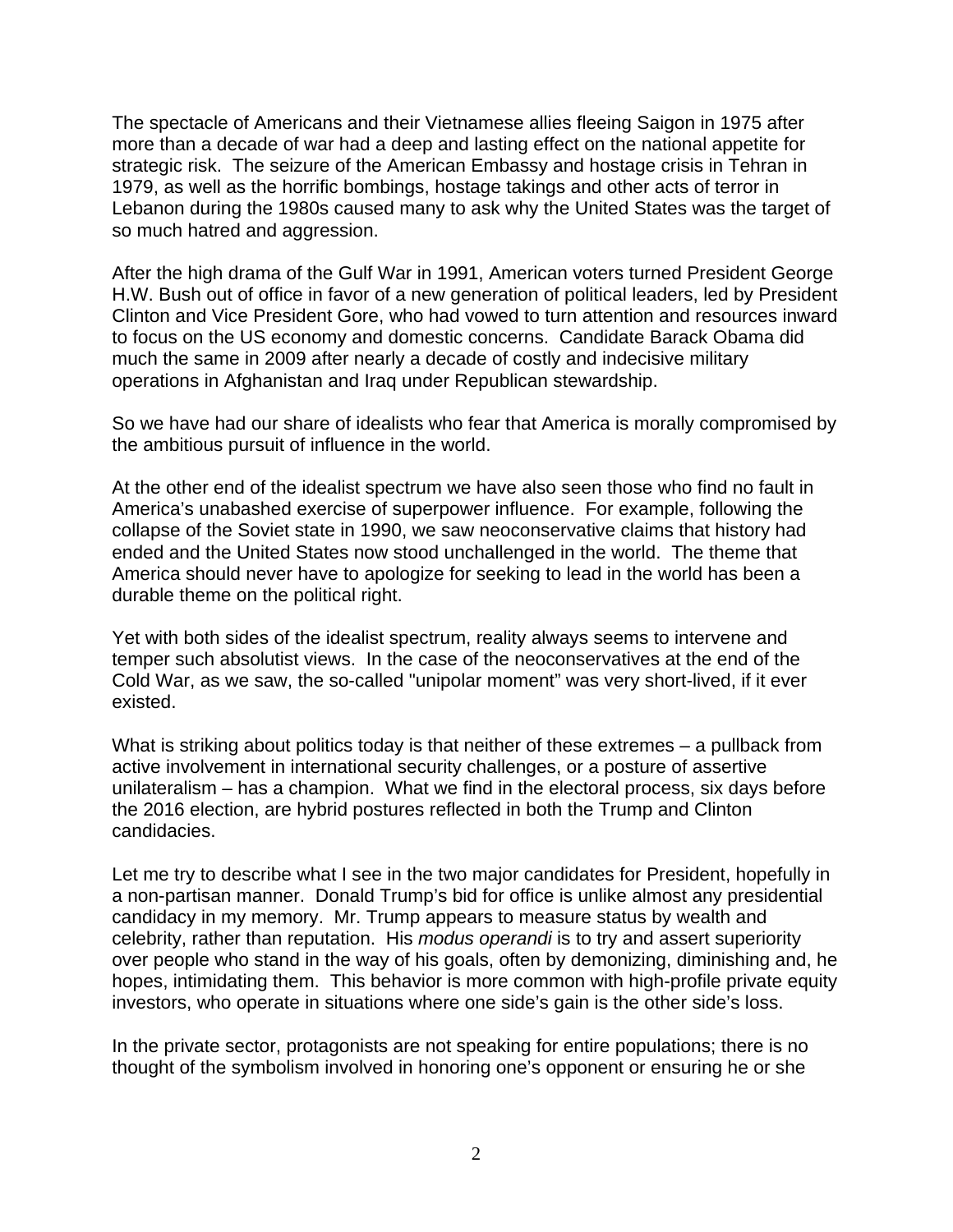saves face. The decorum and subtlety of political speech in Washington likely appears to Mr. Trump as vacillation and weakness.

I have three points of analysis about the Trump candidacy. First is the observation that this zero-sum approach to every private sector negotiation is culturally incompatible with the way victories are won in the Washington political arena. Yes, there are times when overwhelming power can intimidate others into falling in line. But even then, exercising decisive power is best done with magnanimity and grace, not by degrading people whose support will be vital to a leader's long-term success.

My second observation is that Mr. Trump does not appear to have made much effort to prepare for the job should he be elected. While he has issued policy positions, I see no evidence that he has given serious thought to how he would fill 6,000 politicallyappointed positions, including the leadership of 440 federal agencies and departments. Despite his image as the head of a large business empire, cultivated on his television show, he does not display the steady executive mindset of one preparing to lead 2.8 million civilian employees and over 2 million military personnel. Instead we have seen more of a lone-wolf personality who prefers to rely on his own instincts and seeks advice from very few people.

These first two observations suggest, and indeed I believe, that a Trump presidency would be impaired by his unreadiness to govern and his inability to move the levers of influence inside the Washington beltway.

However, my third observation relates to the very significant portion of American voters who have responded favorably to Donald Trump's sharply worded and often divisive message of change. This is the most important, and underappreciated, aspect of the Trump campaign. He has said and done at least a dozen things considered offensive that almost any veteran of politics in America would regard as disqualifying for the highest office. Some think this is Mr. Trump's calculated way of dominating the news cycle; others wonder if he seeks the notoriety but would actually prefer to lose this election and continue in business as a major media personality.

I do not know if Donald Trump ran this race hoping to become President or as a way to revive his celebrity and the Trump business brand. But a stunningly large constituency has cheered his defiance of Washington, its political class, its campaign traditions and its media correspondents, and these people have decided that Donald Trump is their best hope of upending a status quo that they find intolerable.

In particular, Trump's elevation of the terms of trade and corporate outsourcing of manufacturing jobs, and his critiques of the health insurance law and tax liability issues, have touched on a major reservoir of popular discontent in America, one with which Bernie Sanders also connected very strongly. If Trump wins, this will be America's Brexit – a true black swan event where the political class in Washington completely misread the temper of the American people.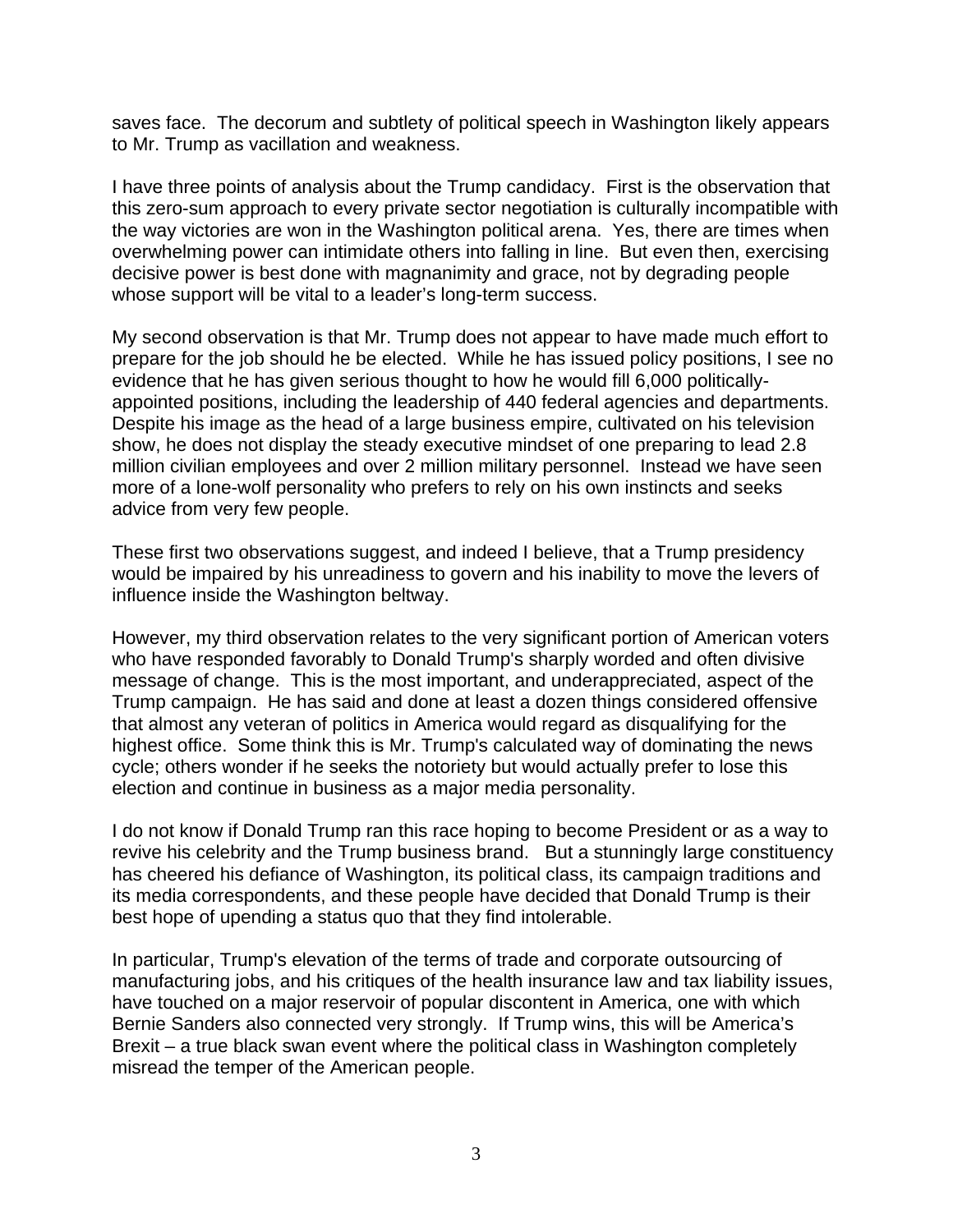This brings me to Hillary Clinton's candidacy. She is, in many ways, the opposite of Donald Trump. She is a woman, which brings an entirely different sensibility to her approach to politics. She is not a person who seeks to assert dominance in her public interactions. She has a considerable reservoir of knowledge about government and public policy. She is supported by a large coterie of loyal policy and political colleagues, developed over many years, who are ready and willing to assume government positions if she becomes President.

If one could set aside any thoughts about Donald Trump for a moment, it would not seem unreasonable to examine Mrs. Clinton's management acumen and geopolitical aptitude more critically. Her reputation of being more hawkish than President Obama would be weighed against her diminished enthusiasm for ventures, once launched, in Iraq and Libya, and her apparent willingness in 2011 to accommodate President Obama's decision not to get involved in serious conflict resolution efforts as Syria imploded. The challenge from an opponent in Donald Trump who is unschooled in foreign policy has inhibited debate about Hillary Clinton's own core philosophy and record on war and peace issues.

The subject that does dominate public discussion of Hillary Clinton is her apparently less than ironclad commitment to the ethical standards to which our government's public servants have long been upheld. One would think that whoever wins next Tuesday, there is likely to be a renewed emphasis on safeguarding the public interest.

A Trump Presidency, I predict, would begin with a flourish of bold promises inspired by the hubris of an unexpected victory. But if a President-elect Trump demands support throughout Washington to build an expensive wall on the lengthy southern border, to impose large import tariffs on automotive manufacturers who relocated manufacturing facilities to Mexico, to withdraw support from NATO democracies who decline to appropriate substantially more budget funds for defense, to resume CIA use of waterboarding techniques on terror suspects, to divert military funds from conventional forces to invest more in the nuclear arsenal, and to open protected federal lands for oil and gas exploration, I predict that the Washington bureaucracy, Congress and the media, along with foreign allies, will rise up like the body's immune system to reject or at least inhibit policies it cannot support.

The image I have is of a frustrated and ineffective President trapped in the White House, not the all-powerful authoritarian some have projected. With major powers such as China and Russia, a President Trump might well cultivate a veneer of collegial summitry with Vladimir Putin and Xi Jinping, but the underlying sanctions, trade and military policies would not fundamentally change. Mr. Trump's impact, in other words, would be cosmetic, not radical. In sum, while the Trump campaign has been enigmatic, a Trump Presidency would be more predictable.

With Hillary Clinton, the very opposite is true. Her campaign has been a traditional one, with many mainstream policy positions designed to demonstrate sensitivity to voters' chief concerns about the economy, discrimination and future opportunities, and other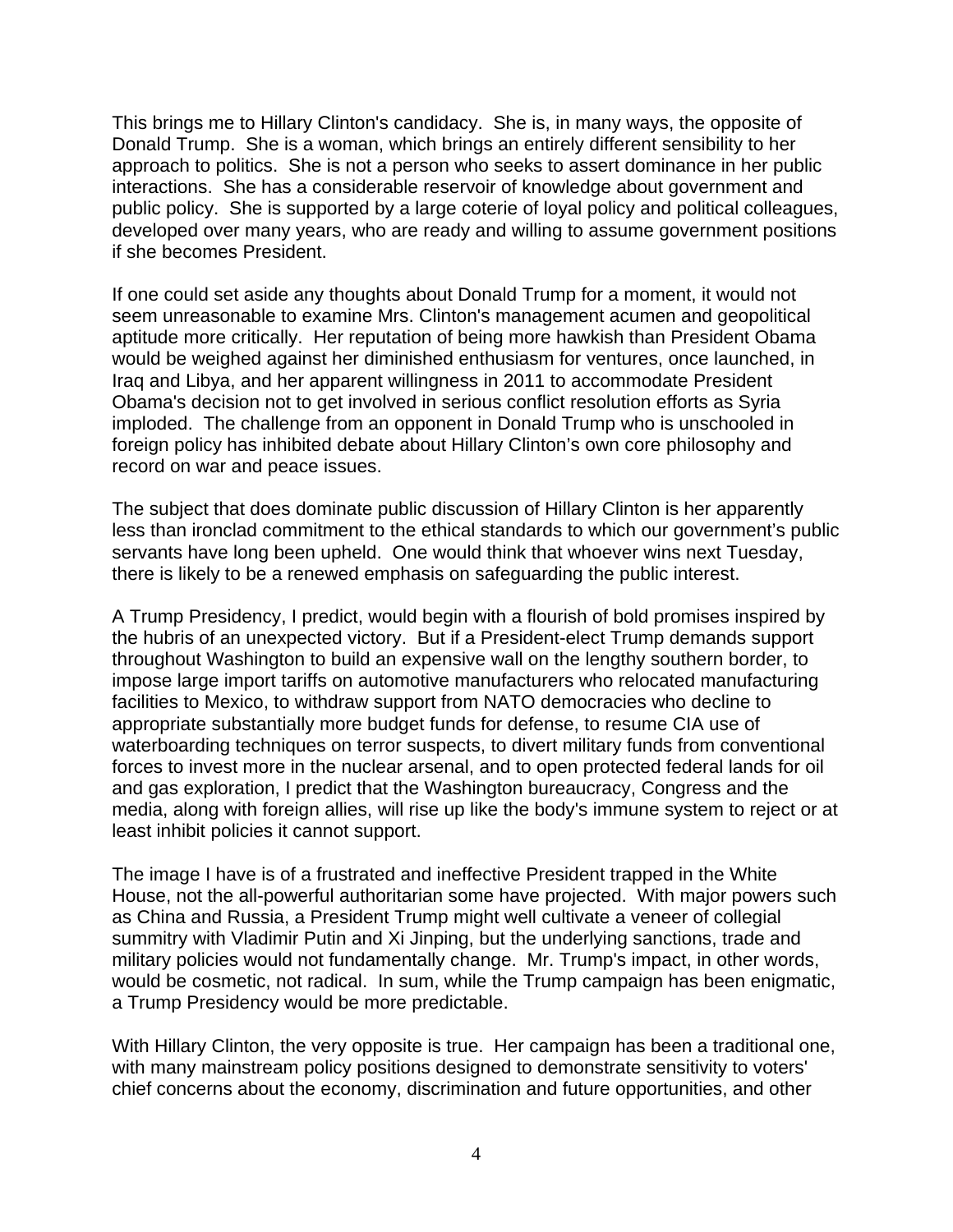issues. The Clinton campaign has skillfully appealed to segments of the voting public whose support she needs most to win.

But while Trump glided to the Republican nomination with surprising ease, gaining by some estimates more than \$2 billion in free media, Hillary Clinton's road to the nomination and the general election has been anything but easy. In order to placate the passionate supporters of Bernie Sanders and gain the energetic support of Senator Elizabeth Warren, Mrs. Clinton has had to pledge that her policies as president will incorporate significant elements of the progressive agenda, which would require going against well-funded special interests in Washington.

At the same time, locked in a close general election race with Donald Trump, Hillary Clinton has sought and received the endorsements of a large and notable list of leading Republican veteran policymakers and senior former military officers who believe that Mr. Trump's statements and behavior disqualify him from leading the country and its armed forces. Should Mrs. Clinton win in a close race, she will surely feel some obligation, and need, to cultivate and maintain centrist Republican support to help her govern.

So what I find interesting about the Clinton candidacy is that she will be pulled to the left by progressives and to the center-right by Republicans who backed her against Trump, all the while determining how to separate her policies from those of President Obama on difficult issues like Obamacare and Syria, even as the President and First Lady Michelle Obama have invested time and effort in her campaign. I will not speculate on any future uncertainties from the FBI investigations.

Suffice it to say that just because a Trump Presidency is perceived as unpredictable, does not make a Clinton Presidency any more predictable.

The sad reality is that the political class in Washington DC has become comfortable with the perquisites of power and celebrity while the interests of a critical mass of Americans have not been well served by government policies. The rise of Trump and Sanders and their passionate supporters are a warning sign. What they signal is a genuine crisis of governance – a crisis, it is worth emphasizing, on both sides of the political aisle.

I find it too easy to blame the fall from grace of our elected national representatives on a political system, including a self-censoring media dependent on maintaining favorable access to political leaders, that has become captive of special interests, even though this is the case.

There are deeper trends at play today. Power is no longer the exclusive province of government. Financial power, communications power, the soft power of arts, sports and social media – these and other major elements of daily life exist outside of Washington. What with over one million registered charities in America, and private corporations, educational institutions and membership organizations with immense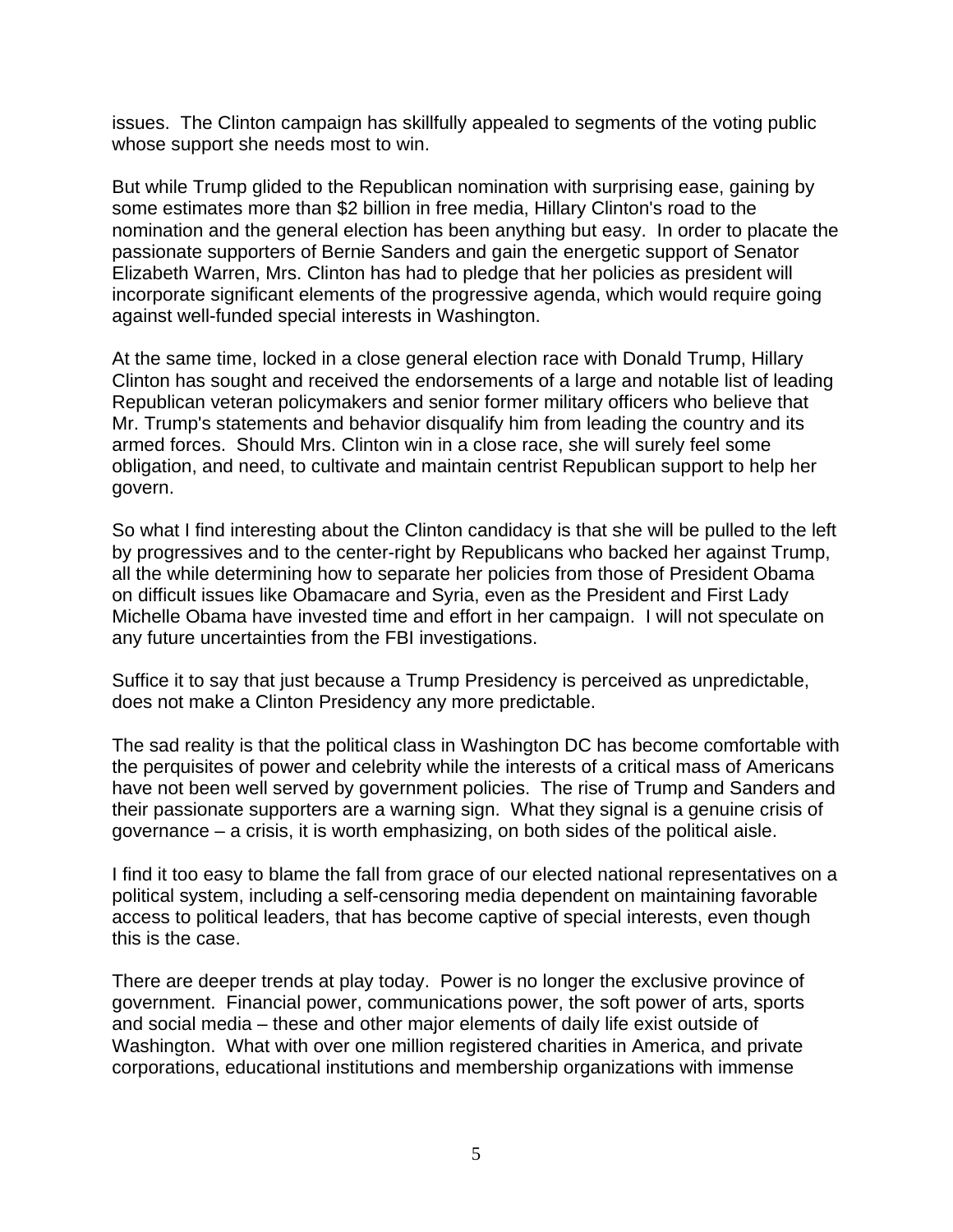resources and influence, our government occupies a different position in American society today than it did a generation ago.

And with so many of our citizens abroad pursuing academic studies, religious activities, and tourism as well as business, we find Americans all over the world having trusted relationships and an understanding of foreign societies and cultures that rivals, and I daresay exceeds, that of our government representatives posted in Embassies abroad. And just as America's population has developed financial, technological and cultural power independent of the government in Washington, so have foreign populations become politically more important.

We need to ask ourselves who among us is most in touch with the pulse of societies around the world.

The Arab Spring in Tunisia and Egypt, the uprising in Ukraine, the mass demonstrations to maintain political autonomy in Hong Kong and against reported official corruption in Malaysia, the forces weakening European unity, the popular rejection of a peace deal in Colombia after eight years of negotiations, the erosion of popular trust in the clerical rulers of Iran – these are among the mega-trends shaping the international environment for years to come.

And where does America stand? This, I contend, is the question much of the rest of the world is asking today. As I have speculated, Mr. Trump wants to project strength, but is poorly positioned to exercise it if elected. Mrs. Clinton would, if elected, inherit many of the existing appointees and policies of President Obama, and would be challenged to forge a consensus behind either continuity or change among the diverse political camps on whose support she is presently relying.

Let's consider the core assumption in Reinhold Niebuhr's warnings about the exercise of power: namely, that American policymakers – be they isolationist or interventionist – view the United States role as that of a conscientious moral actor, pursuing just ends.

President George W. Bush, in whose administration I served, concluded after the attacks on New York, Washington DC and a commercial airliner over Pennsylvania that a forceful, resolute assertion of American power against Al Qaeda and other malign actors in Iraq as well Afghanistan was justified and geopolitically prudent.

After years of very costly and inconclusive intervention in both countries, President Obama took office in 2009 persuaded that the better course for the US was to conclude combat operations and exit both theaters of military engagement as quickly as practicable. Eight years later, as the President postpones deadlines for ending operations in Afghanistan and sends hundreds of special forces into Iraq to advise and assist in the fight against ISIS (or Daesh), what do we take from the first 16 years of the 21st century as a guide to America's role in 2017 and beyond?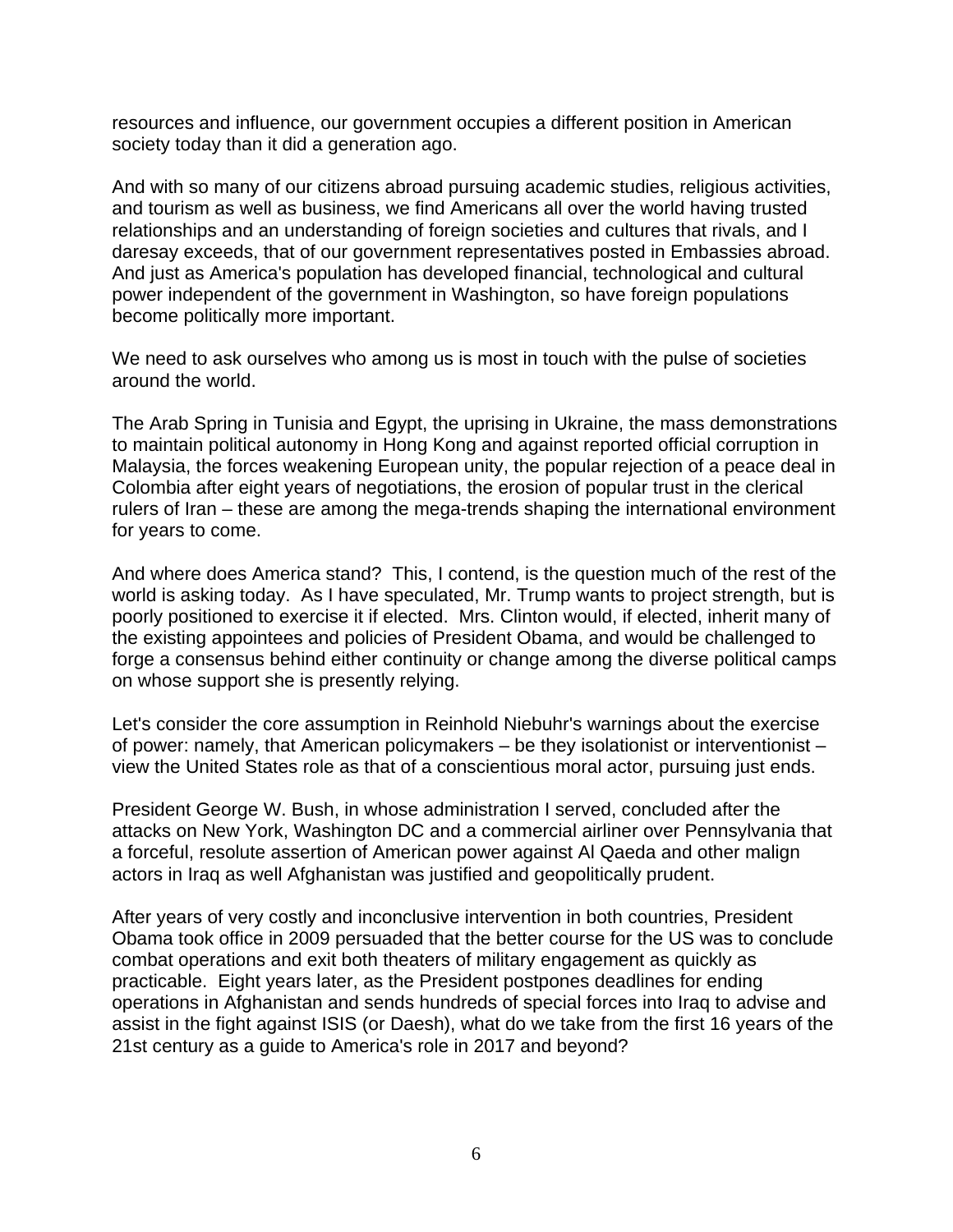To claim that there is one "right" answer would be unwise, I suggest. Each of us has every right to assess the question for ourselves. My answer starts with a clear-eyed admission of our country's failures since 9/11. Our military performed very effectively in decapitating the Taliban regime in Kabul and the Saddam Hussein dictatorship in Baghdad. But the interventions that followed suffered from poor political judgments and ineffective assistance programs.

As the world saw the U.S. suffer enormous casualties from insurgent and militia attacks in Iraq particularly; as adversaries and allies alike watched a humanitarian intervention in Libya morph into the destruction of the Libyan state; as they saw a confused and shifting response to the non-violent popular uprising in Egypt by a younger generation demanding better governance; and as they watched President Obama threaten the use of force in Syria and then withdraw it entirely, leaving the Syrian crisis to spin out of control, some lasting consequences were set in motion.

We will never know whether Vladimir Putin would have introduced Russian forces into Syria in alliance with Iran's regime and undermined the international effort to effect a transition of Bashar Al Assad from power, had Russia faced a more resolute western response to its territorial grab of Crimea in Ukraine. We will never know whether Iran would have truly given up its nuclear program at the P5+1 negotiating table had judicious US military power been used to back political demands for a halt to the Assad regime's destruction of much of Syria. Nor will we know if the politics of East Asia would be shifting in deference to Chinese power had the US clearly and resolutely opposed the excessive territorial air and sea claims advanced by Beijing along the so-called ninedotted line.

What we do know is that Russia has now moved missiles into Kaliningrad and is making nuclear threats that could challenge NATO's ability to assure security and independence of the Baltic states. We know that even though the International Court of Justice has ruled against China's territorial claims, there has been no western response to China's construction of a landfill island with an airstrip and radar emplacements threatening the Philippines, and now the President of the Philippines has been talking of a strategic shift toward China after over 100 years of alignment with the US, including a treaty alliance with America.

We know that Iran will become, for the first time, a legally recognized nuclear power with no constraints once the provisions of the Joint Comprehensive Program of Action are carried out. And we know that four million Syrians have been displaced from their homes under attack or threat by the Assad regime, with many fleeing to Europe and contributing to the destabilization of European politics.

It is hard to conclude that either President Bush or President Obama has achieved a morally satisfactory result despite their intentions.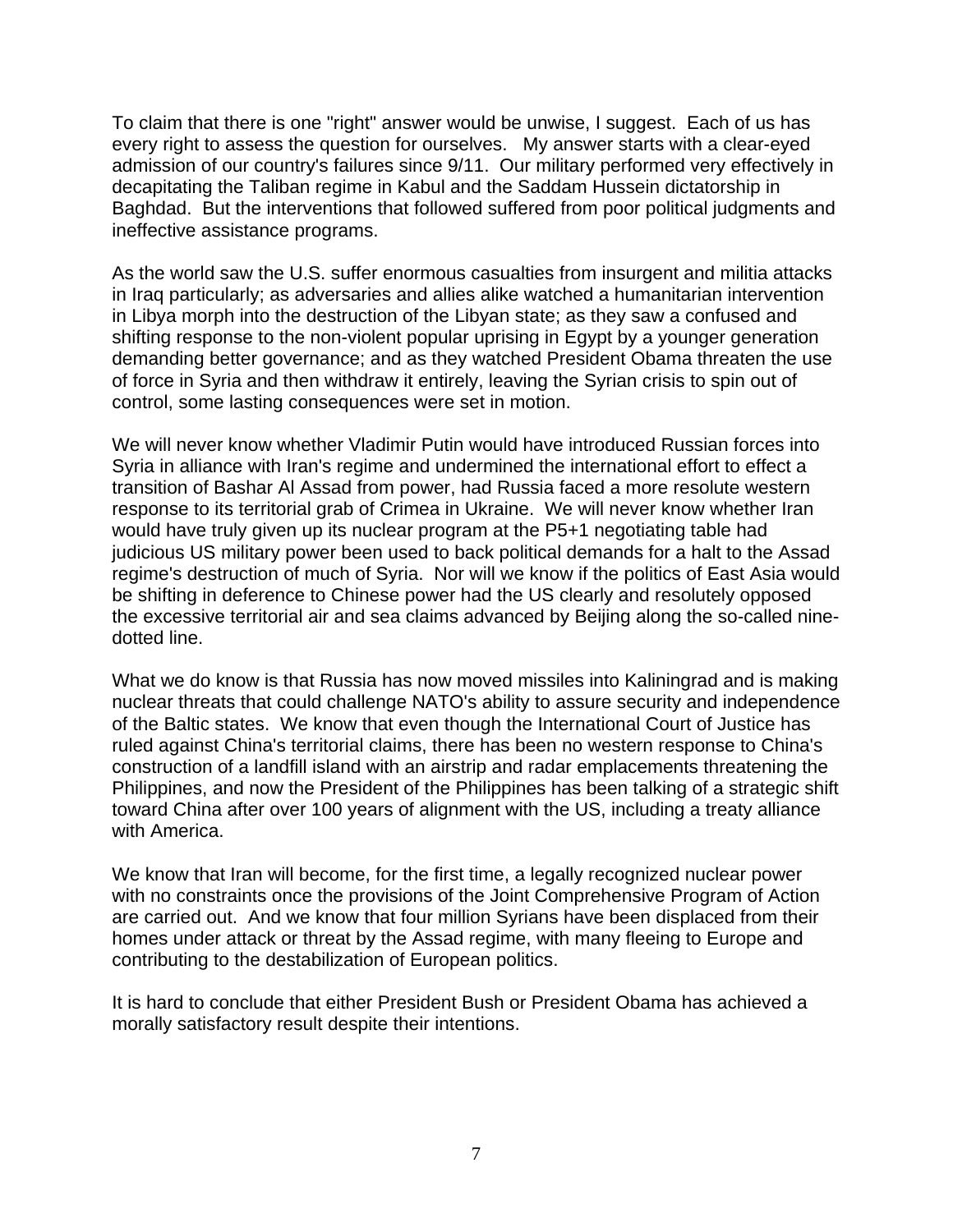So let me return to the question of what America stands for and conclude with my recommended principles for US foreign policy regardless of which candidate may assume the office of President next January 20.

Let me start with an often-ignored issue: management. Today there are too many officials – talented, ambitious, and patriotic public servants – seeking to play meaningful policy roles in Washington. The growth of special portfolios for every topic under the sun has brought about gridlock and incoherence. When every issue is a priority, there are no priorities; and when America is talking with 100 voices sending 100 distinct messages to allies and other major powers, they don't feel compelled to change their own views on any of them, and their confidence in America as a worthy leader among nations is negatively affected. We need to downsize the senior ranks of our government, and empower an elite class of officials to think and act strategically.

This leads to my second recommendation. We need a National Security Strategy worthy of the name. There are several major drivers of global activity that can, if not intelligently addressed, significantly degrade the future security, freedom, prosperity and well-being of the American people. Our central doctrinal document should focus on these drivers. Nuclear proliferation and the threat from violent adversaries such as Al Qaeda and ISIS are already understood. But the emergence of repressive authoritarian rule in the Internet age, in major countries including Russia, China and Iran, poses a dangerous alternative to democracy. The insidious effect of corrupt governance in fragile and failing states poses a major threat not only to legal commerce but to security more broadly, as global illicit trafficking funds terrorist groups. Economics and trade are now core elements of foreign policy. An America whose long-term budget trends point toward solvency is much more likely to retain influence than one whose electoral process cannot arrest the slide toward unsustainable debt.

We also need to face up to the effects of climate change on destructive weather events at home and internationally. As the National Intelligence Council has projected, there will be displaced populations, extremely critical water shortages and stresses on the global food supply if present trends continue.

So we have much to be concerned about, and the United States needs to organize and prioritize. But that is not all we need to do.

If our country is to retain its idealism, and its identity as a morally guided actor, we must answer the core question: what do we stand for? Earlier this year the Association of the US Army held a series of evening discussions with a diverse group of experts aimed at developing an answer to that question: a list of principles describing the kind of world the American people – all 330 million of us – should wish to foster in this century. The resulting list of principles was briefed to both the Trump and Clinton campaigns.

My third and final recommendation, therefore, is that our next President seek broad national consensus around the proposition that America seeks a just world, and will stand for internationally accepted laws, principles and norms of conduct among nations.